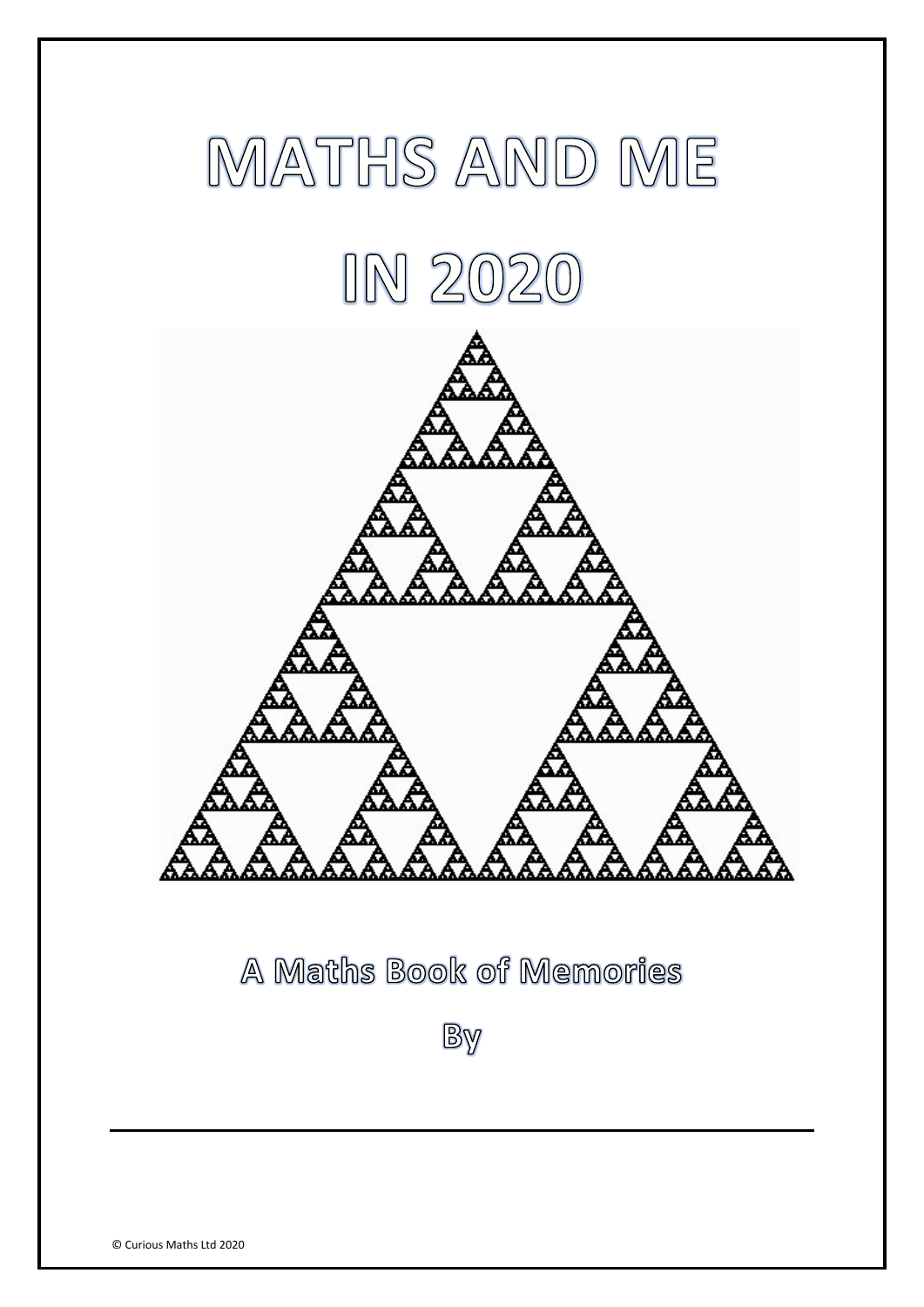A note to you from me Sara Tilley… (and all the other maths teachers in the whole wide world).

2020 has been a strange year for education, in this country, and all around the world. You might not be having your usual daily maths lessons but that doesn't stop maths being all around us! It doesn't stop us needing maths for our everyday life. Maths is not just about calculating number, it's also about geometry and patterns, time and money, measurement and statistics. Don't forget the problem solving and reasoning side of maths – we use this to make decisions every day! This memory booklet is for you to capture this moment in your history and to think about maths and its importance in your life now and in the future.

|                                                                                                                  | ME, MYSELF AND I |                     |
|------------------------------------------------------------------------------------------------------------------|------------------|---------------------|
| Age in years:<br>Birth date:<br>Height:<br>Mass:<br>Circumference of my head:<br>Circumference of my wrist:      | in months:       | in days:            |
| School:<br>Class:<br>Teacher:<br>Headteacher:<br>My last day in school was:<br>I have had _____ days off school. |                  |                     |
| My self portrait                                                                                                 |                  | My favourite Number |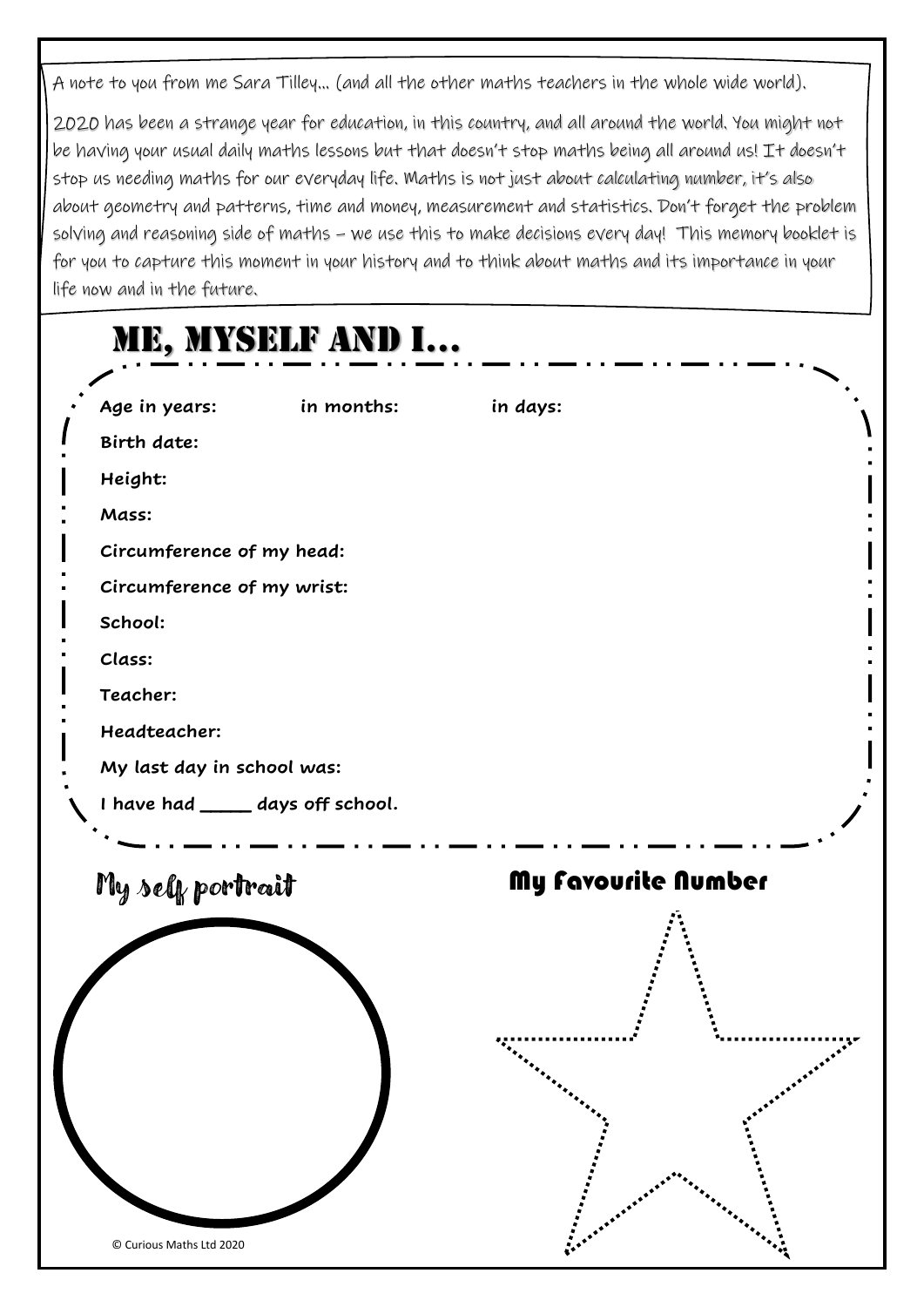| A typical maths lesson before COVID 19                  |             |  |  |  |  |  |  |  |  |
|---------------------------------------------------------|-------------|--|--|--|--|--|--|--|--|
|                                                         |             |  |  |  |  |  |  |  |  |
| These are the hardest calculations $I$ can do on my own |             |  |  |  |  |  |  |  |  |
| Addition                                                | Subtraction |  |  |  |  |  |  |  |  |
|                                                         |             |  |  |  |  |  |  |  |  |
| Multiplication                                          | Division    |  |  |  |  |  |  |  |  |
|                                                         |             |  |  |  |  |  |  |  |  |

© Curious Maths Ltd 2020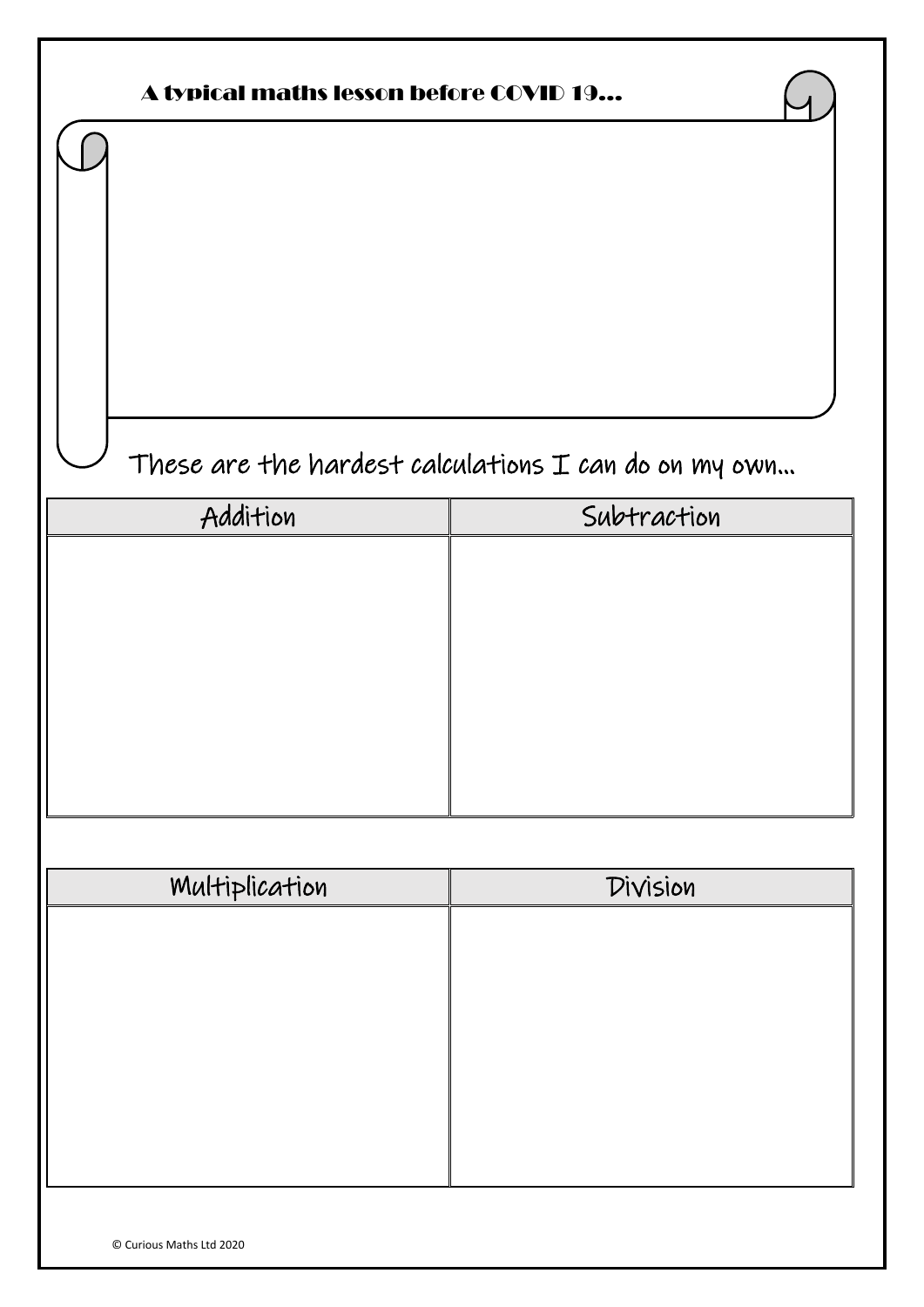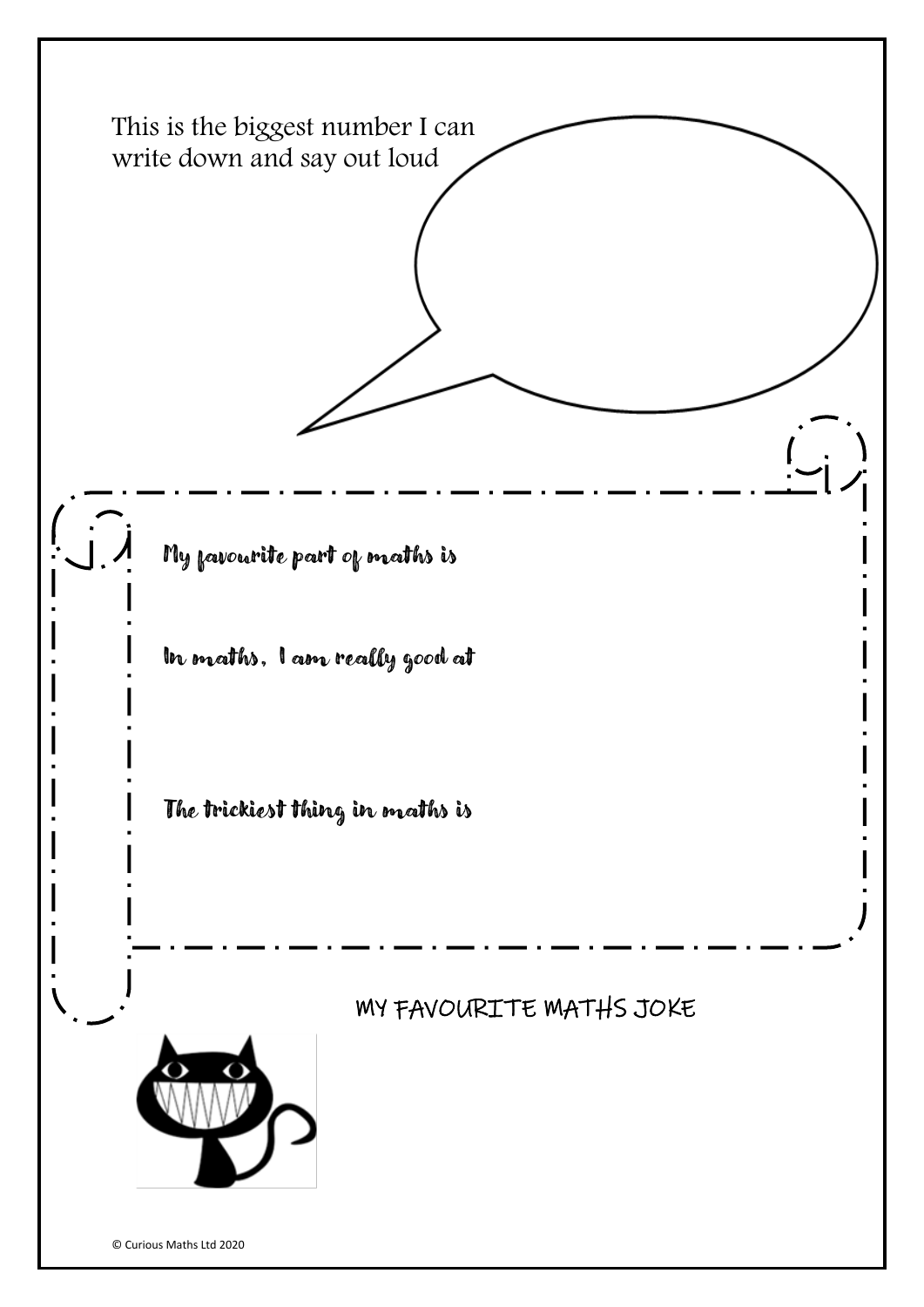## Important maths facts I need to remember…

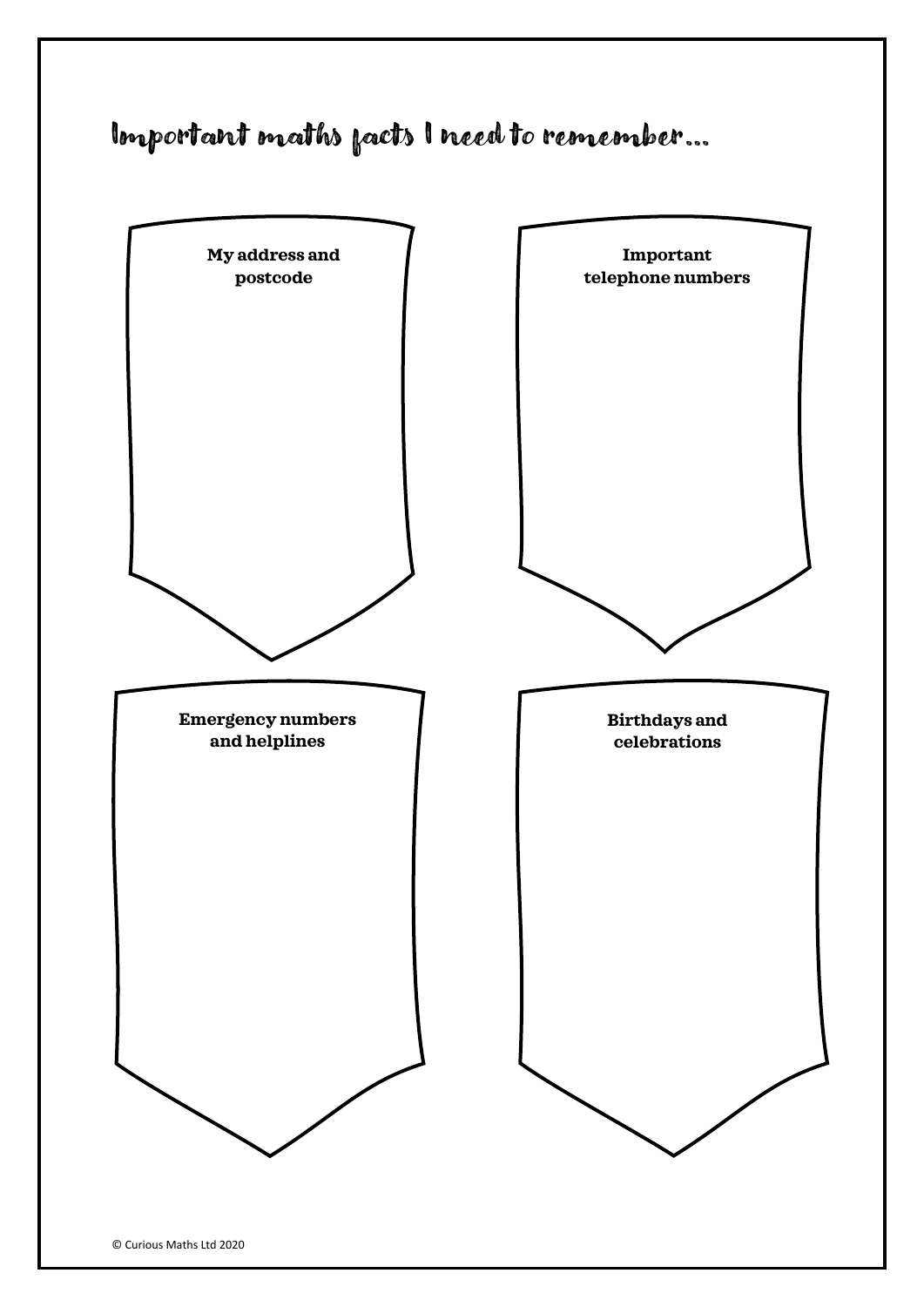#### Maths and art

The rainbow has been a recognised symbol of hope during COVID 19. This is my mosaic COVID rainbow made up of lots and lots of repeated shapes.

------

### Maths and Technology

The top three maths apps I have been using for home learning:

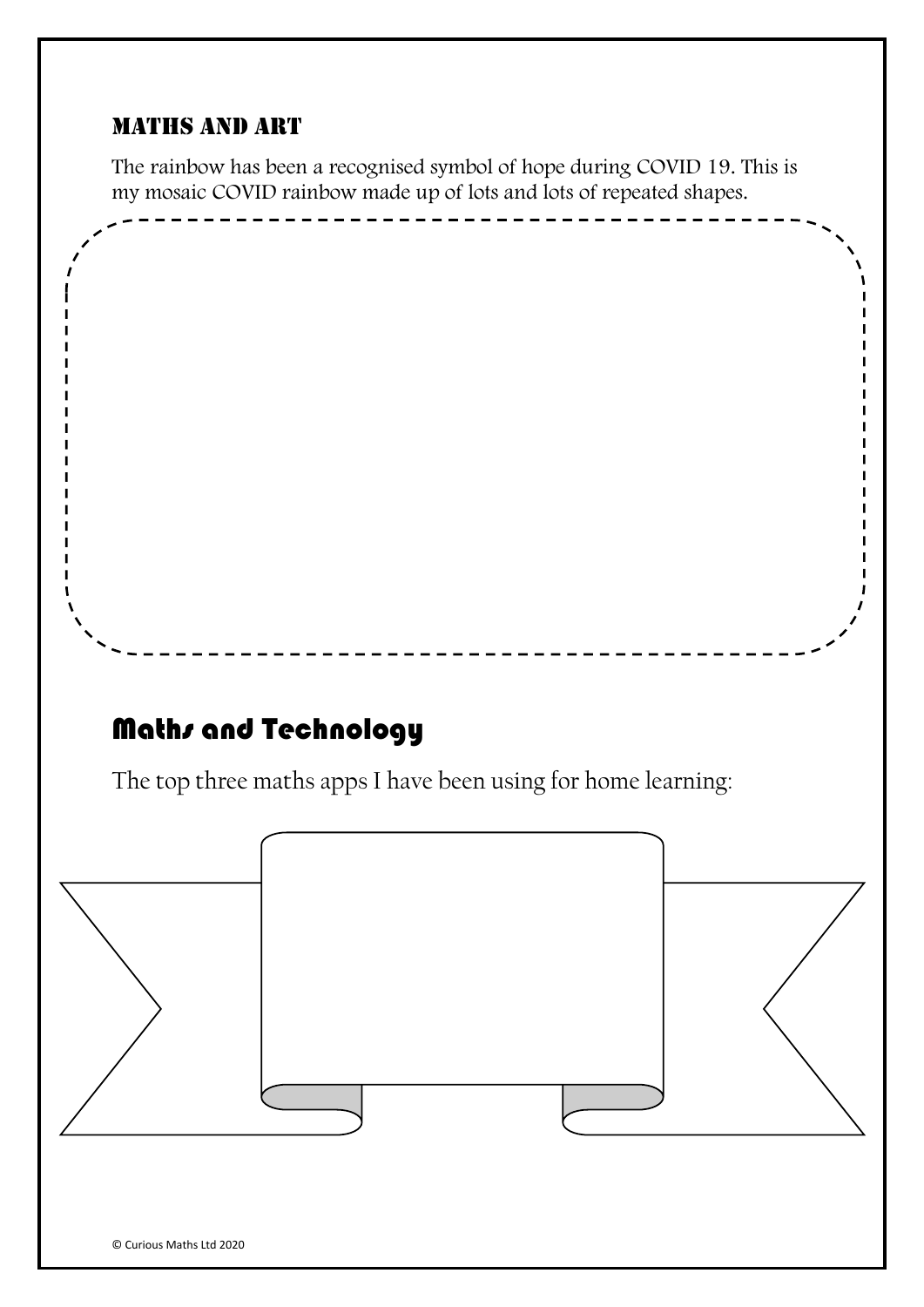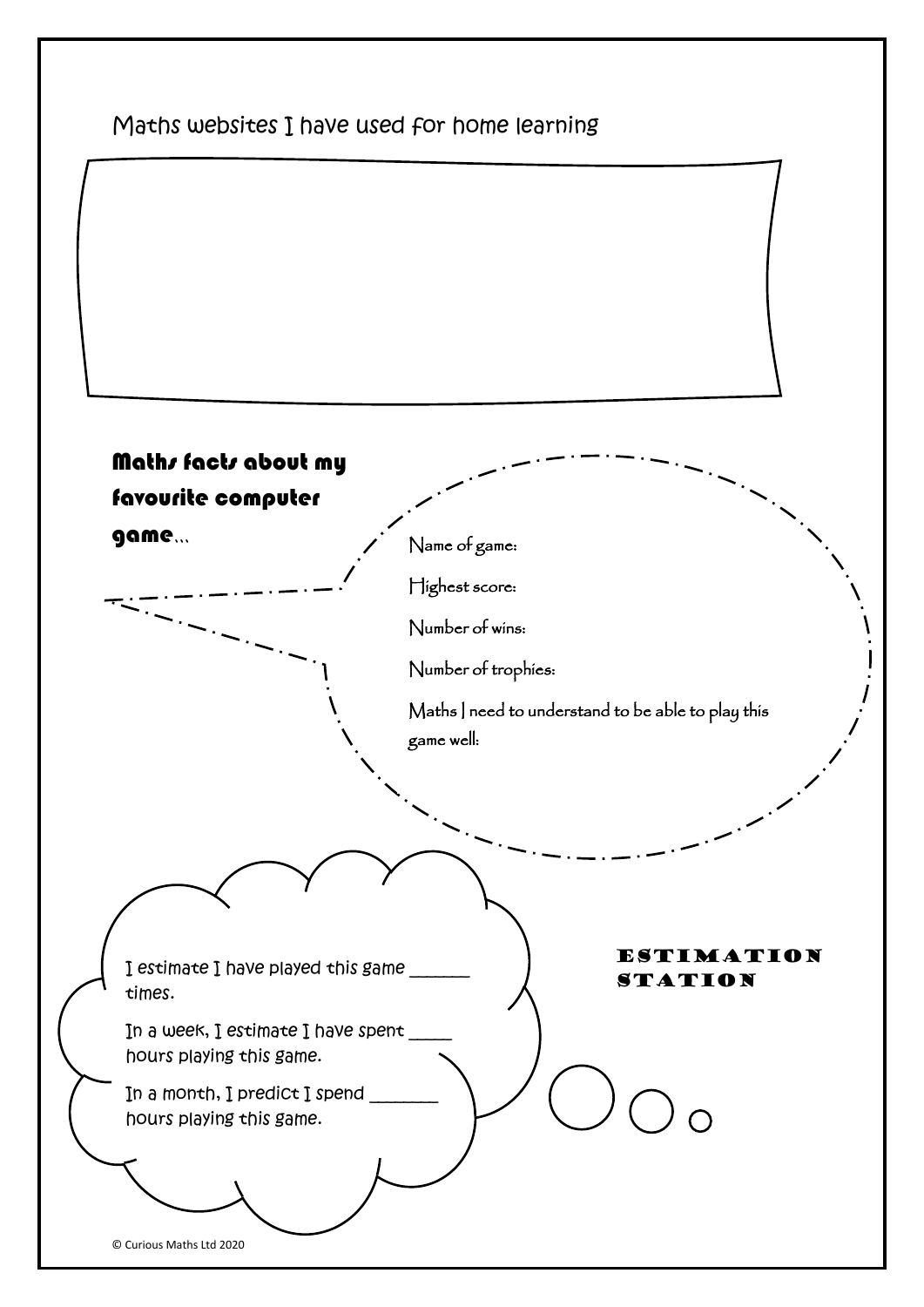### Money, money, money!

It's expensive to live in 2020. Here are some of the costs of living and my estimations for the future!

| <b>Item</b>          | Price in 2020 |  | Price in 2030 |  |
|----------------------|---------------|--|---------------|--|
| Loaf of bread        |               |  |               |  |
| First class stamp    |               |  |               |  |
| A pint of milk       |               |  |               |  |
| A book by my         |               |  |               |  |
| favourite author     |               |  |               |  |
| My school uniform    |               |  |               |  |
| A cinema ticket      |               |  |               |  |
| My favourite sweet   |               |  |               |  |
| treat                |               |  |               |  |
| A family takeaway    |               |  |               |  |
| A computer game      |               |  |               |  |
| A house in my street |               |  |               |  |
| An act of kindness   |               |  |               |  |



This is Captain Tom Moore's story and how much money he raised for the NHS during COVID 19.

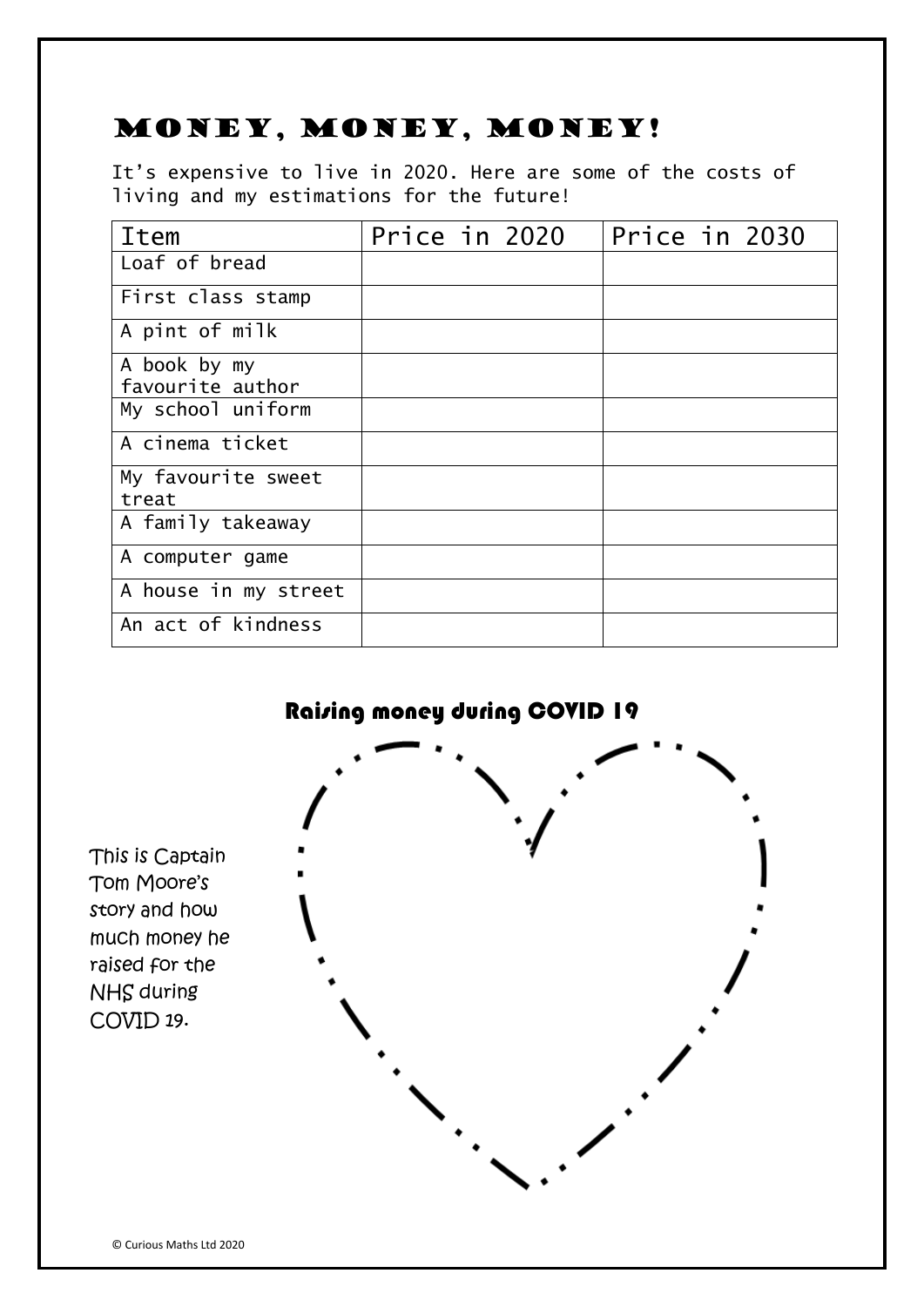